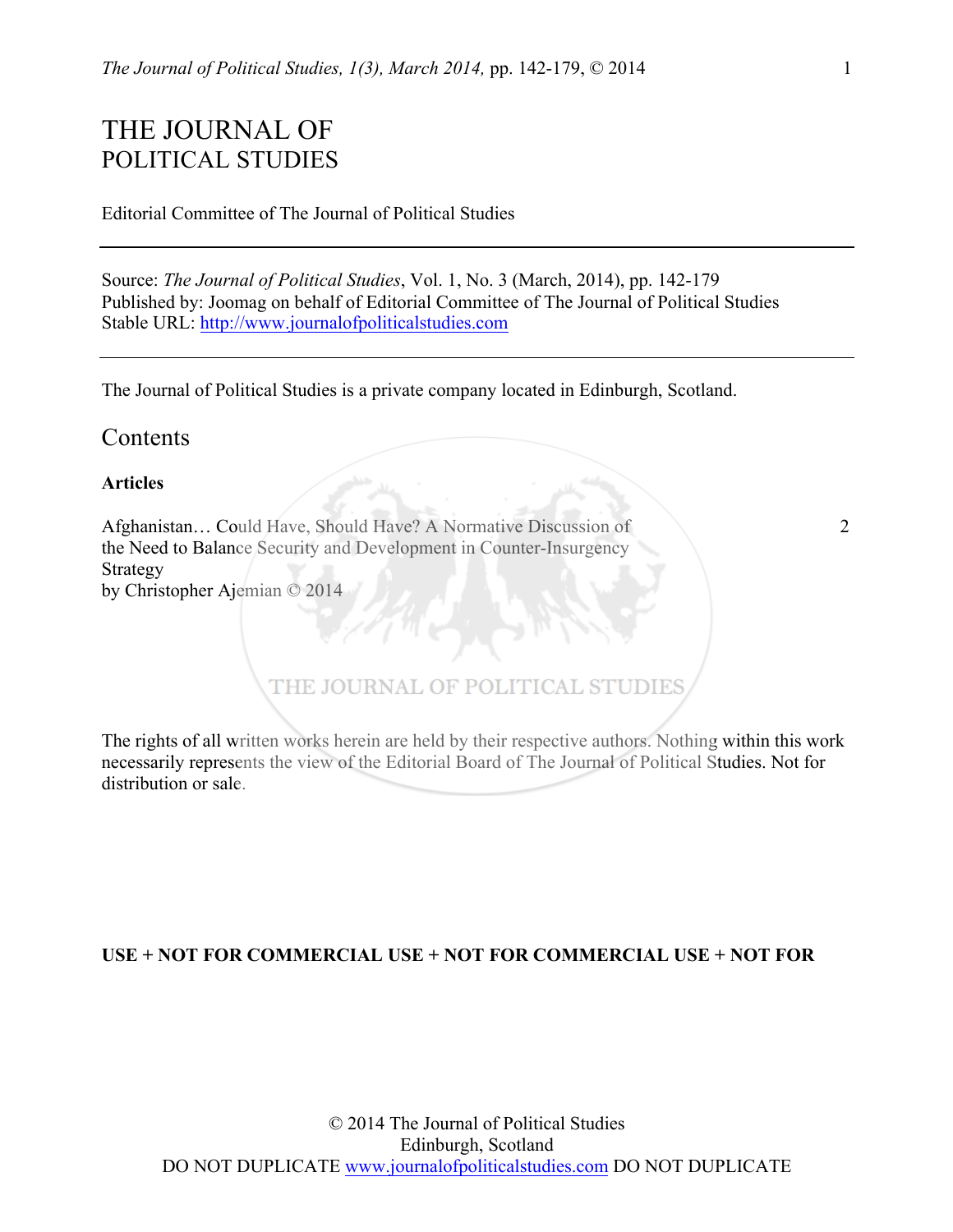## **Afghanistan… Could Have, Should Have? A Normative Discussion of the Need to Balance Security and Development in Counter-Insurgency Strategy**  By: Christopher Ajemian

This article will discuss the need to balance security with development within counterinsurgency environments. It will accomplish this through the perspective of the NATO experience of counter-insurgency warfare within Afghanistan and parallel this with a normative form of how operations in Afghanistan should have been executed. Ultimately, this article will maintain and defend the notion that it is not possible to have security without development. Furthermore, in order to institute security and development in an insurgency situation, states must incorporate aspects of political reform and balance them with other factors of socioeconomic development, and military securitization. To show this, this article will divide itself into four separate parts. First, this article will establish the vital and necessary conceptualisms for security, development, insurgency, and counter insurgency. The second segment will demonstrate how security is fundamentally tied to counter-insurgency (COIN) strategy, so any conversation of security must include COIN as a key aspect of it. The third portion of this article will discuss a normative view of how the relationship between security and development should progress. More concretely, how security should work and how it must be balanced with economic and political reforms, in order to take advantage of an intervening force's strengths and their available time frame for operations. The final aspect of this article will validate the case with an analysis of how events in the Afghan war prove the necessity of having security and development together. Moreover, how a failed balance of human security and political-economic development created the struggling mission that we see today.

#### *Conceptualisms of Terms*

For this article we will use a conceptualism of development that is defined as "human development for a greater quality of life for all. It therefore encompasses healthcare, education, poverty reduction, gender equality, disaster preparedness, infrastructure, economics, foreign aid, governance, human rights, environment" and issues that are associated with these<sup>1</sup>. With regards to security, this article will avoid the large discourse on the difficulties in conceptualism. Although discussed by numerous authors, such as: Murray, Sunga, Roosevelt, and Tadjbakhsh, these theoretical discourses are beyond the scope of this article. Instead, the definition of security used in this article will simply conceptualize security as human security that seeks for the "prevention of violence"<sup>2</sup>. Finally with regards to what insurgency is this analysis will use

 $\overline{a}$ 

© 2014 The Journal of Political Studies

Edinburgh, Scotland

<sup>&</sup>lt;sup>1</sup> Oxford University: 2013

 $2$  Tadjbakhsh & Chenoy: 2007; 9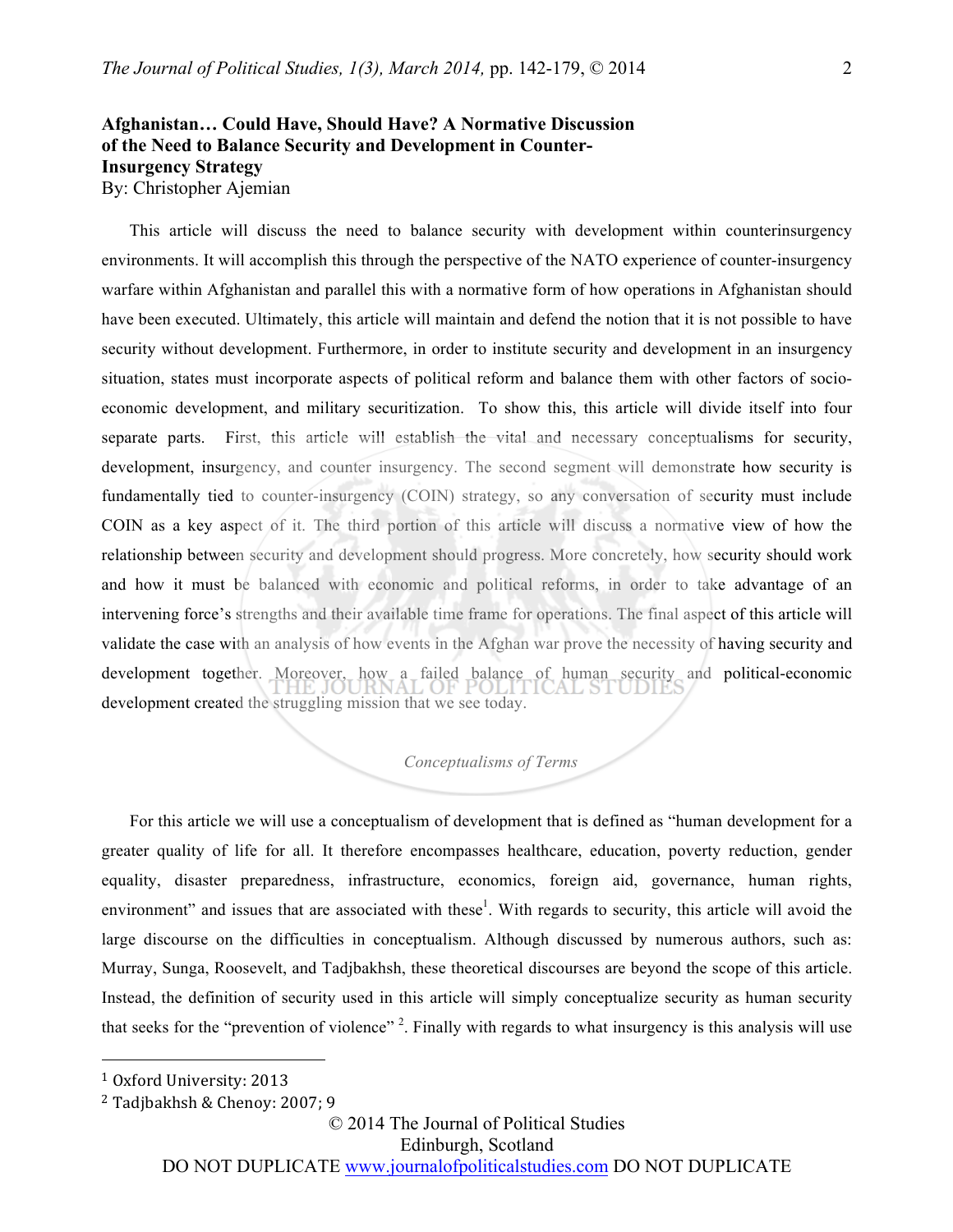the same conceptualism as the United States Department of Defense as "an organized movement aimed at the overthrow of a constituted government through the use of subversion and armed conflict"<sup>3</sup>. Therefore, counter insurgency efforts are the "comprehensive civilian and military efforts taken to defeat an insurgency and to address any core grievances" (*Ibid*).

#### *The Relationship of Counterinsurgency with Securitization and Development*

In the face of new security threats, and intrastate conflict, one of the largest security threats faced by international militaries today is insurgency. Despite western military capability, these tactics continue to extract defeat and endless costs on modern militaries. There are few better examples of this in action, then in the contemporary conflict in Afghanistan. In this case, it is logical to connect proper security, especially with regards to Afghanistan, and the correct implementation of COIN. Simply stated, since the most dangerous threat to our military is insurgent based attacks, it is vital to understand counter insurgency so that we can fully understand operational security.

Counterinsurgency situations are by no means a new phenomenon. Clausewitz 's trinity model still applies very clearly in a counter-insurgency environment<sup>4</sup>. Ultimately, the basic nature of war is intact. Actors in conflict are out to pursue their own policy agendas. Insurgencies depend on striking at the weakest points of an apposing force in order to weaken their enemy by seemingly endless small strikes rather than a few decisive military blows *(Ibid)*. A crucial part of the insurgency strategy is to work with local populations. As Mao Tse-Tung famously described in his work on guerrilla warfare, "the people are the sea that the revolutionary swims in <sup>5</sup>. Acknowledging and alleviating the threat of insurgency, is crucial for our understanding of the relationships between war, security, and development. Due to the nature of local population dependency implicit in insurgencies, a logical and effective method of removing insurgents is to remove their support base. This is done by repairing the source of complaints and negative feelings held by the local population towards an intervening force. By doing this, a security force can, in a metaphoric sense similar to Mao's words, remove the water so the revolutionary can no longer swim freely. It is from this background in trying to tackle security and insurgency that our discussion about the role of development plays a vital part.

 $\overline{a}$ 

## © 2014 The Journal of Political Studies Edinburgh, Scotland

<sup>&</sup>lt;sup>3</sup> Department of Defense: 2007

<sup>&</sup>lt;sup>4</sup> Buckley et al: 1995

 $5$  Mao: 1961; 91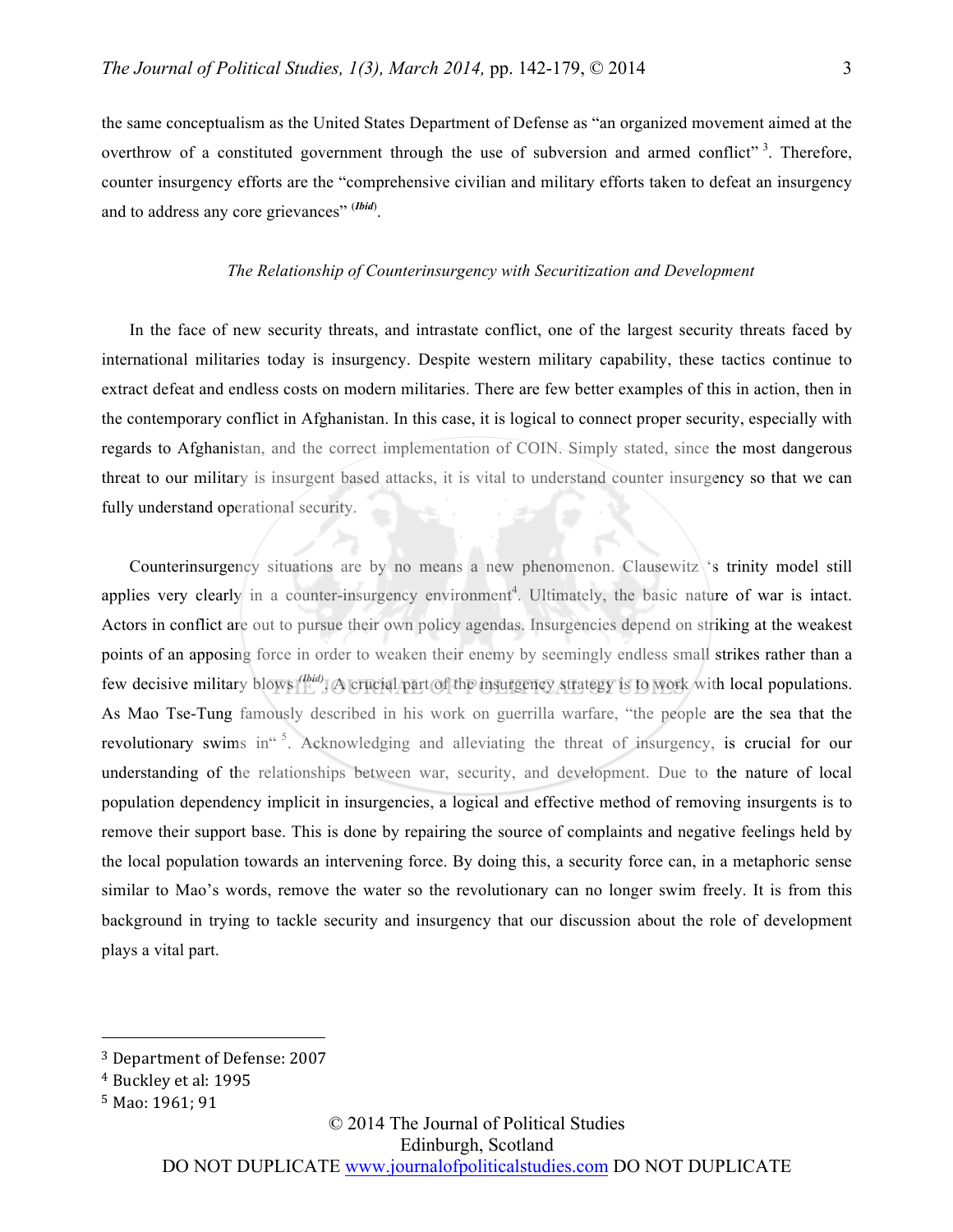#### *A Normative Viewpoint on Counterinsurgency in Contemporary Conflict*

Clearly military securitization can only go so far to addressing the root of dissatisfaction within effected populations. This is why it is extremely difficult to have proper security without political and economic development. This is an emerging mindset, and need for a new counterinsurgency strategy is also reflected in the literature. Galula depicted this in his work when he advocated for a counter-insurgency strategy that is composed of eighty percent political and only twenty percent military intervention <sup>6</sup>. In addition, revisionists such as David Killcullen outline a more detailed model for counterinsurgency. Learning from the war in Iraq, Killcullen structures the optimal counterinsurgency strategy on three basic pillars that enable for control of a conflict zone: (1) security (2) political effectiveness and legitimacy, and finally (3) economic development<sup>7</sup>. This model is pictured below. It emphasizes how control of a country's population is not composed of primarily of a military component. Furthermore, the need to have security is fundamentally linked to

economic and political development *(Ibid)*. The success of counter insurgency, and as a result overall security, is therefore dependent on meaningful political and economic reform. Kilcullen also adds to his normative ideal counter insurgency by adding on traditional "ink spot" method of counterinsurgency, where an intervening force must first secure an area, hold it, build and develop it, then move to the next area  $8$ . Together, these strategies were

meaningful and legitimate



the normative bedrock of ultimate NATO COIN strategy in Afghanistan.

The there are a few factors that should also be included if we desire to create an optimal normative view of how to foster proper security within an insurgency. Although not included in the mainstream

 $\overline{a}$ 

© 2014 The Journal of Political Studies

Edinburgh, Scotland

 $6$  Galula: 1964; 88

<sup>&</sup>lt;sup>7</sup> Kilcullen: 2006

<sup>&</sup>lt;sup>8</sup> Mills: 2006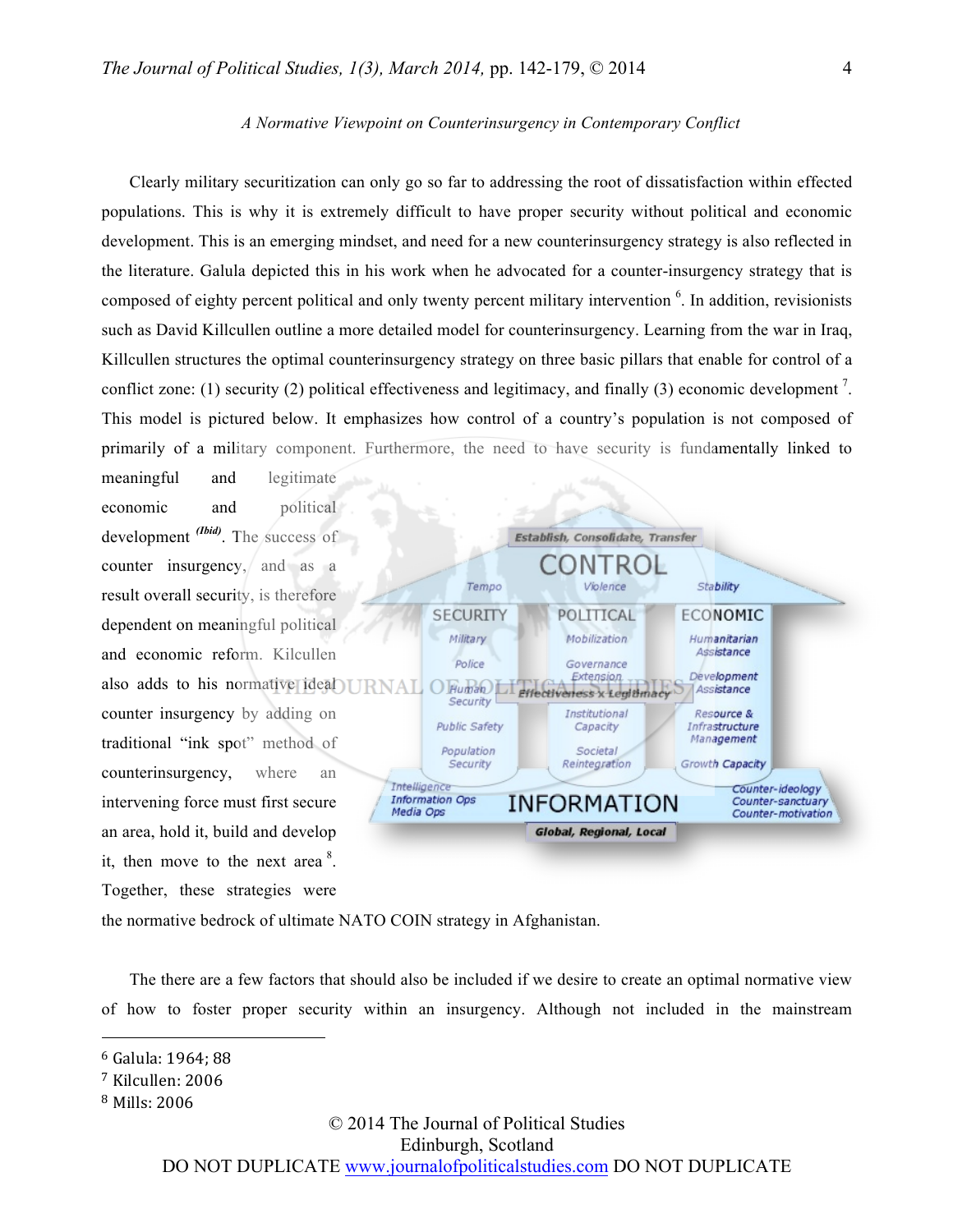implementation of COIN, time is a factor that is crucial when discussing counter insurgency. As discussed earlier, insurgent tactics usually strike at a well-equipped enemy's weaknesses. Among many other weaknesses that traditional military's usually face, time is a commodity that an intervening force has a limited supply of and local opposition forces has an endless supplies of. As a result of this, insurgencies can bleed their enemy's over years in a low intensity conflict while the traditional military has to make maximum impact in a small and highly scrutinized timetable for action<sup>9</sup>. This maximum impact is difficult to achieve due to the fragmentation of implementation that occurs in wartime between various militaries, NGO's, donor groups, and IGO's. Each of these organizations has there own specialties, tactics, conceptualisms and objectives that differ from each other, and some cases even conflict  $10$ .

What one can gather from an analysis of security, and counterinsurgency is that overall security, and ultimately control, cannot be attained through military action alone. The ideal security operation must make deliberate action to win over local populations. This must be done through a triumvirate of well-coordinated and synchronized actors who adjust their intervention between Kilcullen's three pillars of control. However, time and cultural human terrain must determine when they are prioritized during the conflict. In a similar fashion to a DJ knowing the correct moment to change tone and tune, an intervention force must be ready to change its priorities and energy at the optimal moment. The initial stages must emphasize military securitization to remove the main opposition. After this is done emphasis must quickly be placed on political reform and socio-economic development. This will legitimize the intervention and remove the base for insurgency. If the order is hampered, unequally distributed or not well coordinated then the entire process can be derailed. Military security without economic and political reform will lead to an insurgency. While too little military securitization and only a political and poorly secured development will lead to ineffective reform and later failures.

More specifically with regards to security, it is important that it is channeled into a human security element. This means not only securing military operations, but also making sure that justice and the prevention of civilian local level crime and ambient violence are the number one priorities for security forces  $2,11$ . From this the local population will have not only the perception but also the reality of real security and the foundation for trust in an intervention force  $12$ . With regards to political intervention, reforms that are made must be made to coincide with local culture, and be representative to all regions and groups within the

 $\overline{a}$ 

© 2014 The Journal of Political Studies

Edinburgh, Scotland

<sup>9</sup> Van Creveld: 1991; 239

<sup>&</sup>lt;sup>10</sup> Layton: 2012

 $11$  Ledwidge: 2009

<sup>12</sup> Kain: 2013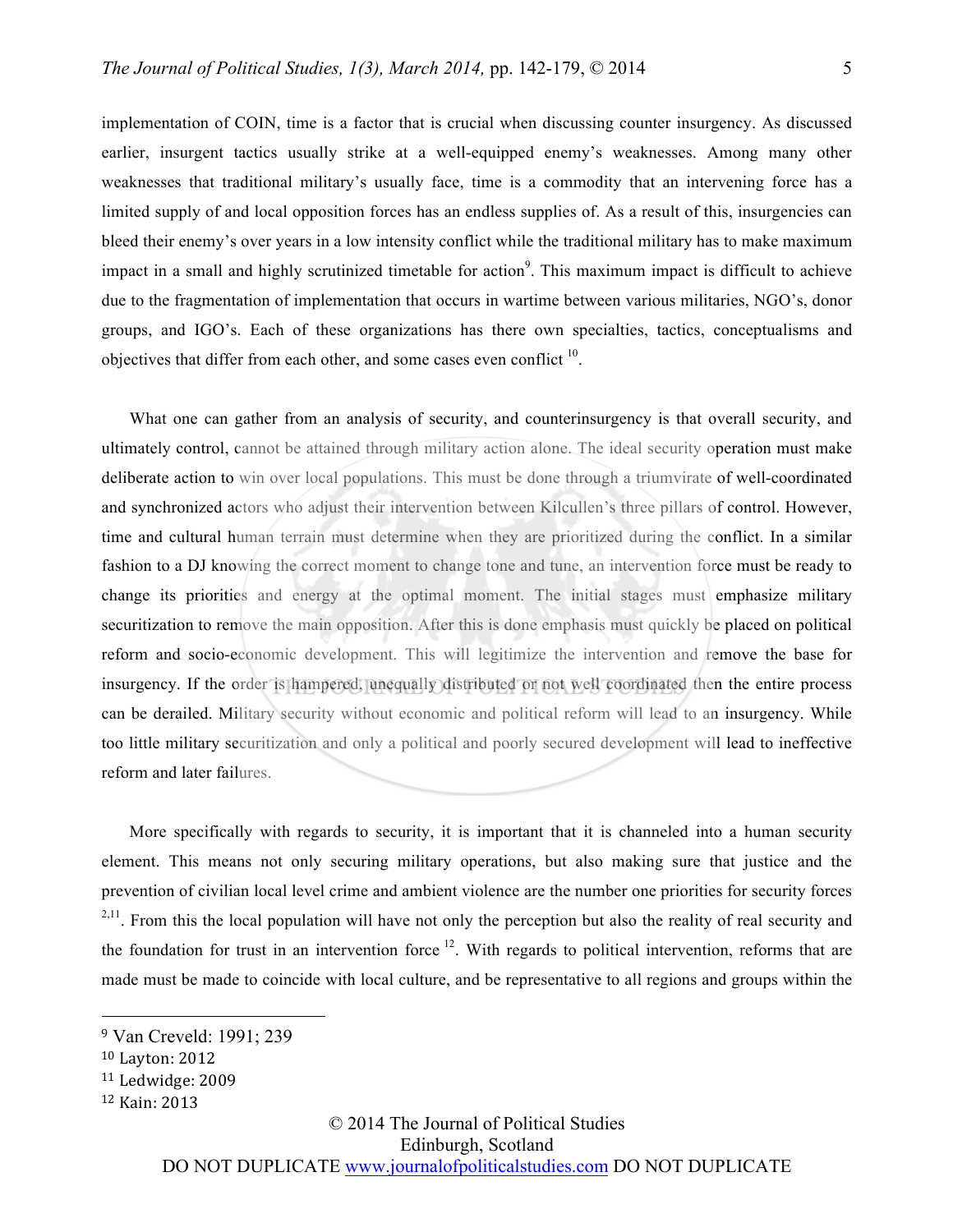country. Insurgency is based from political and cultural roots. So its solution is to solve the core issues, not just dealing with military confrontation. If a newly created political reform is seen as ineffective and not representative of the communal will, it will not be respected and the opposition will attack it<sup>13</sup>. Finally, with regards to development, aid systems must be put into place but they must be sustainable. High priced, extremely audacious and unmaintainable projects merely help the opposition by promoting corruption and showing the flaws in interventionist policy. Instead, coordinated economic development that seeks to employ a bottom up, local level, and basic development is ultimately more sustainable and productive to overall goals  $^{14, 15}$ .

### *The Reality of Security Within the Afghan Counterinsurgency Environment*

From the earlier statements, the argument that security cannot properly materialize without development should be apparent. However, additional evidence supporting this notion can be found in the failures that have defined the NATO experience in Afghanistan. If we analyze the strategy that went into Afghanistan with the normative view from earlier in this article, we can clearly see the need for policy reform and the need to have security and development work in synchronization. If we look into the history of the recent conflict we can see an originally light security footprint that was extremely effective at destroying the military opposition <sup>16</sup>. One acquaintance in I met in Afghanistan, Matt Trevithick, described how in the opening stages of the intervention had Panshiri Northern Alliance fighters charging on horseback armed with AK-47 rifles and laser pointers at Taliban defenses. When combining the versatility of the Afghan anti-Taliban fighters and the firepower of the US Air force the NATO coalition removed most pro-Taliban and Al Qaeda forces in a few weeks. However, this relatively easy entry into the conflict did not last long. The diplomatic agreements in the Bonn Convention and the later political reforms that were installed were not representative of the domestic demographics. Members of Tajik, Panjshiri, and Hazara populations that were anti-Taliban were selected for key political positions and sponsored by foreign regimes. However, these leaders ultimately proved to only inflame pre-existing civil war ethnic tensions between Pashtuns and minority groups in Afghanistan (Harrison: 2009). In addition, the aid efforts made into Afghanistan have been extremely fragmented, and led by top down initiatives that promote pragmatic consolidation on the ground and corruptive inefficiency  $17, 14$ . Fragmentation is also present across NATO members. Training

 $\overline{a}$ 

## © 2014 The Journal of Political Studies Edinburgh, Scotland

<sup>13</sup> Harrison: 2009

<sup>&</sup>lt;sup>14</sup> O'Connor: 2013

<sup>&</sup>lt;sup>15</sup> Stewart: 2011

<sup>&</sup>lt;sup>16</sup> Barfield: 2010

<sup>&</sup>lt;sup>17</sup> Kandiyoti: 2009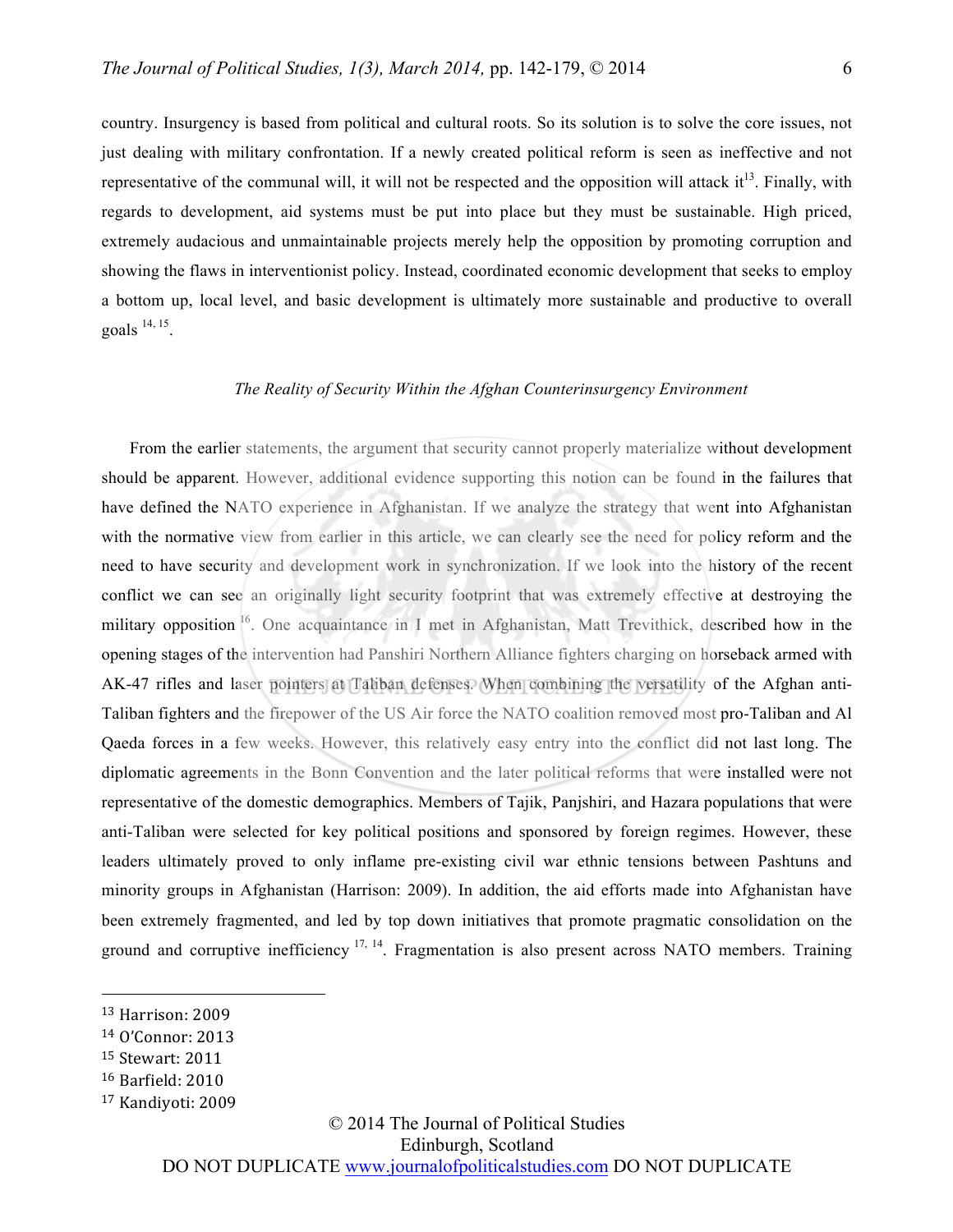methods, salaries, and tactics have been presented differently throughout the conflict by each organizing entity (USAID, NGO's. European Governments, UNAMA, etc.). The result of this has led to an ineffective government that is rife with patronage, corruption, and has the public perception as a western puppet  $16$ . Moreover, aid and governance changes have not affected the poorest and most politically and economically disadvantaged areas of Afghan society, but only created additional animosity and inequality <sup>15</sup>. As a result it is no mystery as to why the insurgency continues to thrive in Afghanistan since many do not have a democratic way to express their frustration at the lack of socio-economic alternatives available to them. This is especially true in the Pashtun areas of Southern and Eastern Afghanistan. This can be verified by numerous accounts that are not only in popular media.

One account comes from Ehsan Saadat, a resident of the Pashtun areas in Afghanistan. In addition to being a project manager with a with a well respected Afghan based social research NGO, the Afghanistan Public Policy Research Organization, was a combat interpreter embedded with western special forces in the beginning of the war in Paktia province. Having contacted him, he stated that not only is security impossible to foster without development, but also there were vital errors made in the beginning of the war that explained the creation of the contemporary insurgency. Shortly after the fall of the Taliban, development aid was mainly spent on Tajik areas of the country. Pashtun regions, while being originally secure, were ignored due to ethno-political differences with the ruling elite. As time progressed, the inequality of development aid coupled with almost non-existent political representation sowed the seeds of hostility with the newly created government. Now it is seemingly too late to change this trend since these areas are the most dangerous areas in the country for development groups  $^{18}$ .

Simultaneously happening alongside with the above factors, civilian deaths and cultural misunderstandings still continue to hamper Afghan perceptions of the (ISAF) International Assistance Force and the Afghan government  $19, 20, 21$ . As a result of the worsening insurgency, the security of the country has deteriorated even further. This has led to an increasingly difficult environment for political and economic development. This pattern reveals a paradox, where development is vital for security. However, security is also vital to ensure that development can be implemented. More recently this relationship has been in a downward spiral where, as one American soldier stated "The idea in COIN is: Secure, Hold, Build. Now we're building, trying to secure, and not holding a lot" <sup>14</sup>. On top of this, these failures have not been lost on

 $\overline{a}$ 

© 2014 The Journal of Political Studies

Edinburgh, Scotland

<sup>&</sup>lt;sup>18</sup> Saadat: 2013

 $19$  Dreyfuss: 2013

<sup>&</sup>lt;sup>20</sup> Ahmad: 2012

<sup>&</sup>lt;sup>21</sup> Press TV: 2013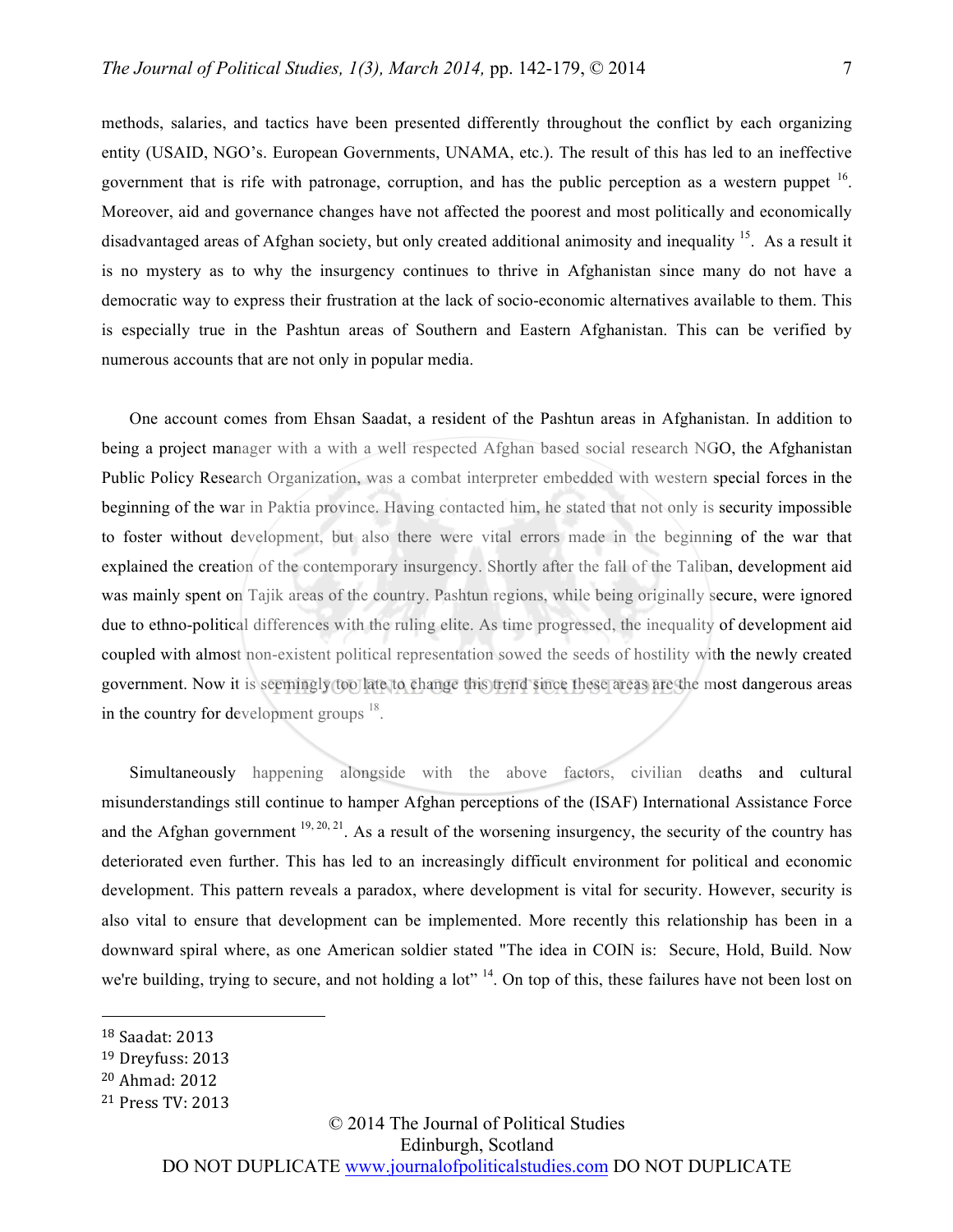the current Karzai administration which seems to be breaking off ties from its NATO allies and is preparing to accept a system where the insurgency again becomes part of the oligopoly of power within the country for the foreseeable future  $^{22}$ .

#### *Concluding Remarks*

This article discussed whether it is possible to have security without development through paralleling a normative vision for the early intervention to the contemporary realities on the ground. It ultimately maintained that it is not possible to have security without development. The article then shifted to discuss how in order to institute security and development in an insurgency situation; states must incorporate aspects of political reform with other factors of socio-economic development, and military securitization. This analysis did this by dissecting the discussion into four separate parts. It first established the conceptualisms for security, development, insurgency, and counter insurgency. Then, it demonstrated how security is fundamentally tied to counter-insurgency strategy. After, it created a normative view by using the existing literature to show how the relationship between the security, development, and counterinsurgency should develop. Finally, it showed how the underlying thesis, of the need for security to have development, was proved through the failures of the British and NATO experiences with counterinsurgency in Afghanistan. Moreover, how a failed balance of human security and political-economic development created the distressed mission that is at work today.

Having recently lived and worked in Afghanistan, the struggles and the humanity at stake within the country's difficulties are personally and painfully evident. The mistakes of the hasty intervention of 2001 have proven to be extremely difficult blunders to recover from. Wartime security and development are still contemporary issues that even the most powerful states seem to have an infantile grasp of. This is especially true with regards to insurgencies. However, at the end of the day the plurality of actors involved, and their different goals and agendas create an anarchic situation that is difficult to pull into an overall success. It is often difficult to find guidance in such an operational environment. As is true with many things and despite the honest work of many actors, as Henry David Thoreau stated, "there are a thousand hacking at the branches of evil to one who is striking at the root"  $^{23}$ . We must make sure to amend our approach to security and development, if we are to ever to strike at this root. If not for the sake of geo-politics and economic progress, then we must make these reforms for the sake of humanity.

 $\overline{a}$ 

© 2014 The Journal of Political Studies Edinburgh, Scotland

<sup>&</sup>lt;sup>22</sup> Sukhanyar & Nordland: 2014

 $23$  Thoreau:  $1854$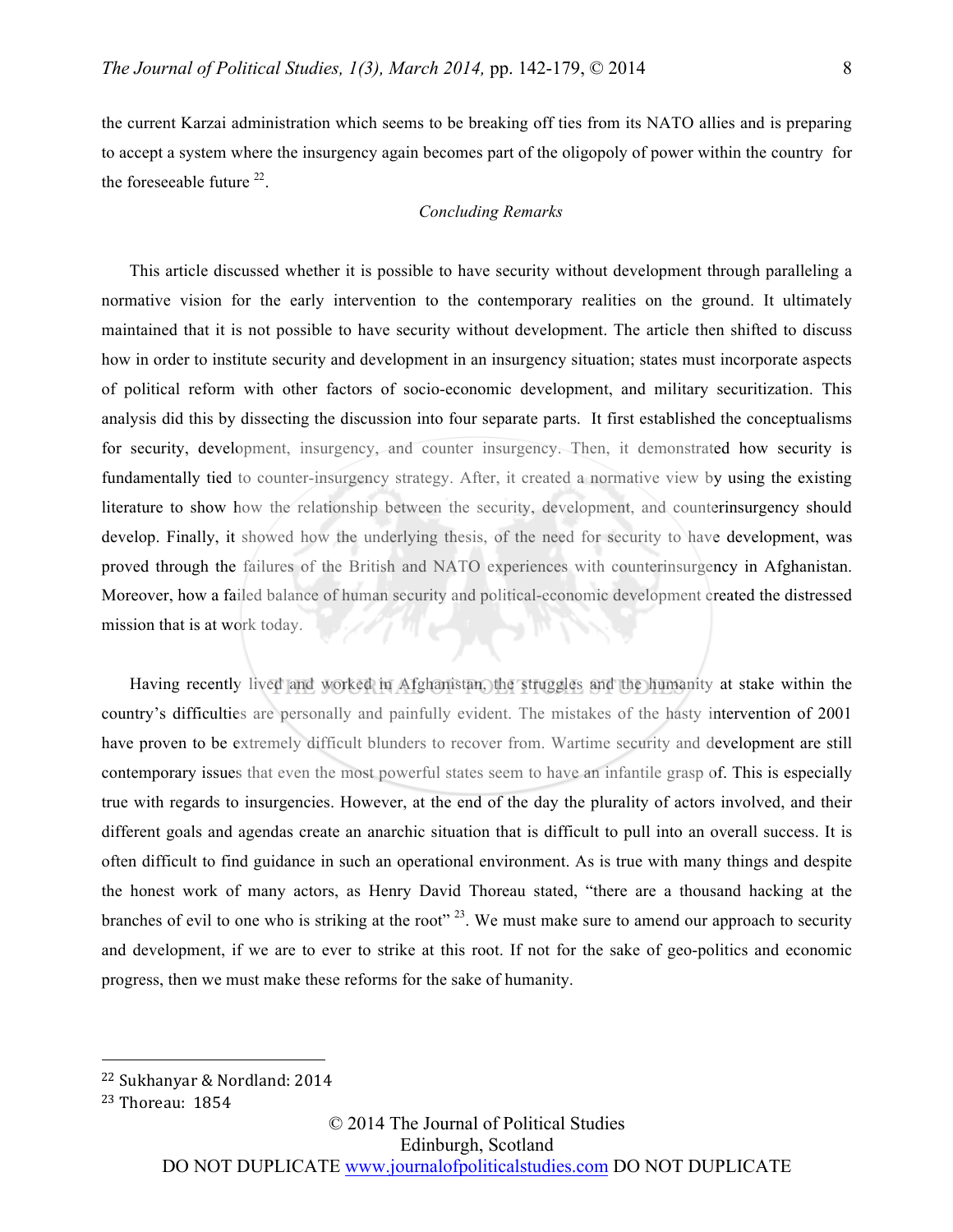## **Bibliography**

- Ahmad. 2012. Cultural sensitivity key to U.S. role in Afghanistan. [online] Available at: http://globalpublicsquare.blogs.cnn.com/2012/08/31/cultural-sensitivity-key-to-u-s-role-inafghanistan/ [Accessed: 12 Nov 2013].
- Barfield. 2010. Afghanistan. Princeton: Princeton University Press.
- Buckley *et al.* 1995. *A Model of Insurgency: Reflections of Clausewitz's' Paradoxical Trinity'* Lessons for Operational Planners Considering Conventional Forces in Unconventional Operations.
- Dreyfuss. 2013. Afghanistan's "Green on Blue" Nightmare | The Diplomat. [online] Available at: http://thediplomat.com/2012/10/insider-attacks-and-the-afghan-drawdown/ [Accessed: 9 Nov 2013].
- Galula. 1964. Counterinsurgency warfare. New York: Praeger.
- Harrison. 2009. Afghanistan's Tyranny of the Minority. [online] Available at: http://www.nytimes.com/2009/08/17/opinion/17harrison.html? r=0 [Accessed: 10 Nov 2013].
- Kain. 2013. Master Class on Private Military and Security Companies. [Lecture]. Contemporary War: Changes and Continuity at the University of Edinburgh. 12 November 2013
- Kandiyoti. 2009. Gender In Afghanistan: Pragmatic Activism, OpenDemocracy. Available at: http://www.opendemocracy.net. [Accessed: 10 November 2013]
- Kilcullen. 2006. "Three Pillars of Counterinsurgency". U.S. Government Counterinsurgency Conference, Washington D.C. [online] Available at: http://www.au.af.mil/au/awc/awcgate/uscoin/3pillars\_of\_counterinsurgency.pdf [Accessed 14 November 2013]
- Layton. 2012. *Grand Strategy: leaving Afghanistan | The Strategist*. [online] Available at: http://www.aspistrategist.org.au/grand-strategy-leaving-afghanistan/ [Accessed: 11 Nov 2013].
- Ledwidge. 2009. *Justice and Counterinsurgency in Afghanistan: A Missing Link*. The Rusi Journal,  $154(1)$ , pp. 6-9.
- Mao. 1961. On guerrilla warfare. New York: Praeger
- Mills. 2006. *'Calibrating Inkspots: Filling Afghanistan's Ungoverned Spaces'*, RUSI Journal
- Sukhanyar & Nordland. 2014.The New York Times: In Prison Release, Signs of Karzai's Rift With U.S. [online] Available at: http://www.nytimes.com/2014/02/14/world/asia/afghanistan-releases-prisoners-over-usobjections.html?\_r=0 [Accessed: 16 Feb 2014].